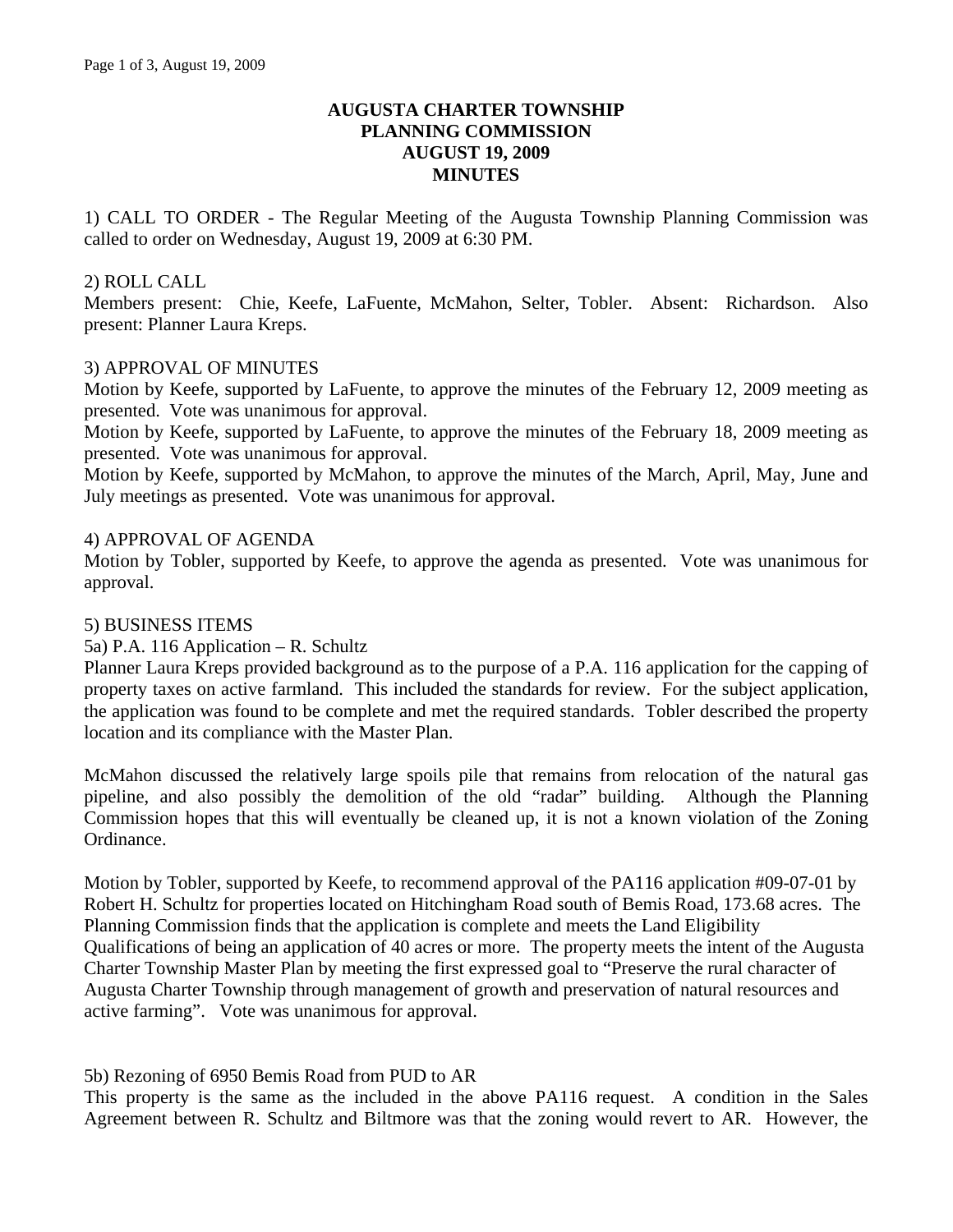statutes require that the township follow various procedures to implement the rezoning. The township had previously followed these procedures in the rezoning of the property related to the defunct River Park PUD.

It was agreed that the Planning Commission would initiate the rezoning application. Motion by Tobler, supported by Keefe, to tentatively schedule a Public Hearing for the October meeting, to be confirmed at the September meeting. Vote was unanimous for approval. Tobler to proceed with the application and the required legal notice.

#### 5c) Discussion regarding potential FEMA grant for Fire Station Building

Tobler presented to the Planning Commission the grant related materials that had previously been presented to the Township Board on June 23, 2009 meeting. An application has been filed under the Stimulus Program for a possible grant to construct a new fire station at the SW corner of Judd and Whittaker Roads. If the grant is awarded, the Planning Commission will need to rapidly approve a Special Use permit for the "municipal land use in an AR district" and eventually approve a Site Plan. The purpose of the presentation at this time was to give the Planning Commission a "heads up" on a possible future event.

### 5d) Village Mixed Use Text Amendments – Section 3.5(1)

Adoption of these text amendments was tabled since last fall. Kreps reviewed the purpose of the text amendments and the accompanying map changes. Motion by Keefe, supported by Tobler, to tentatively schedule a Public Hearing for the October meeting, to be confirmed at the September meeting. Vote was unanimous for approval.

#### 5e) Planned Unit Development Text Amendments – Article 12

Adoption of this text amendment was tabled since last fall. Kreps and Tobler reviewed the purpose of the proposed text amendments which is to more clearly show that PUD developments may not be renewed indefinitely. Motion by LaFuente, supported by Tobler, to tentatively schedule a Public Hearing for the October meeting, to be confirmed at the September meeting. Vote was unanimous for approval. Laura Kreps to develop some additional language regarding the reversion of zoning for an expired PUD development.

# 6) OPEN DISCUSSION FOR ISSUES NOT ON THE AGENDA

6a) Correspondence Received – none

6b) Planning Commission Members – McMahon raised concerns over the Willis Plaza property at the SE corner of Willis/Whittaker and the status of remediation from an old gasoline tank contamination issue. McMahon recommended that the property owners be required to provide a status report on the issue prior to any future Planning Commission approvals. A possible letter was discussed. McMahon to draft a letter and send to the Planning Commission Secretary for completion.

McMahon discussed his appointment to the county Local Emergency Planning Committee. He also expects to apply for a vacancy on the county Brownfield Development Authority.

6c) Members of the Audience – none.

## 7) REPORT OF TOWNSHIP BOARD REPRESENTATIVE – none